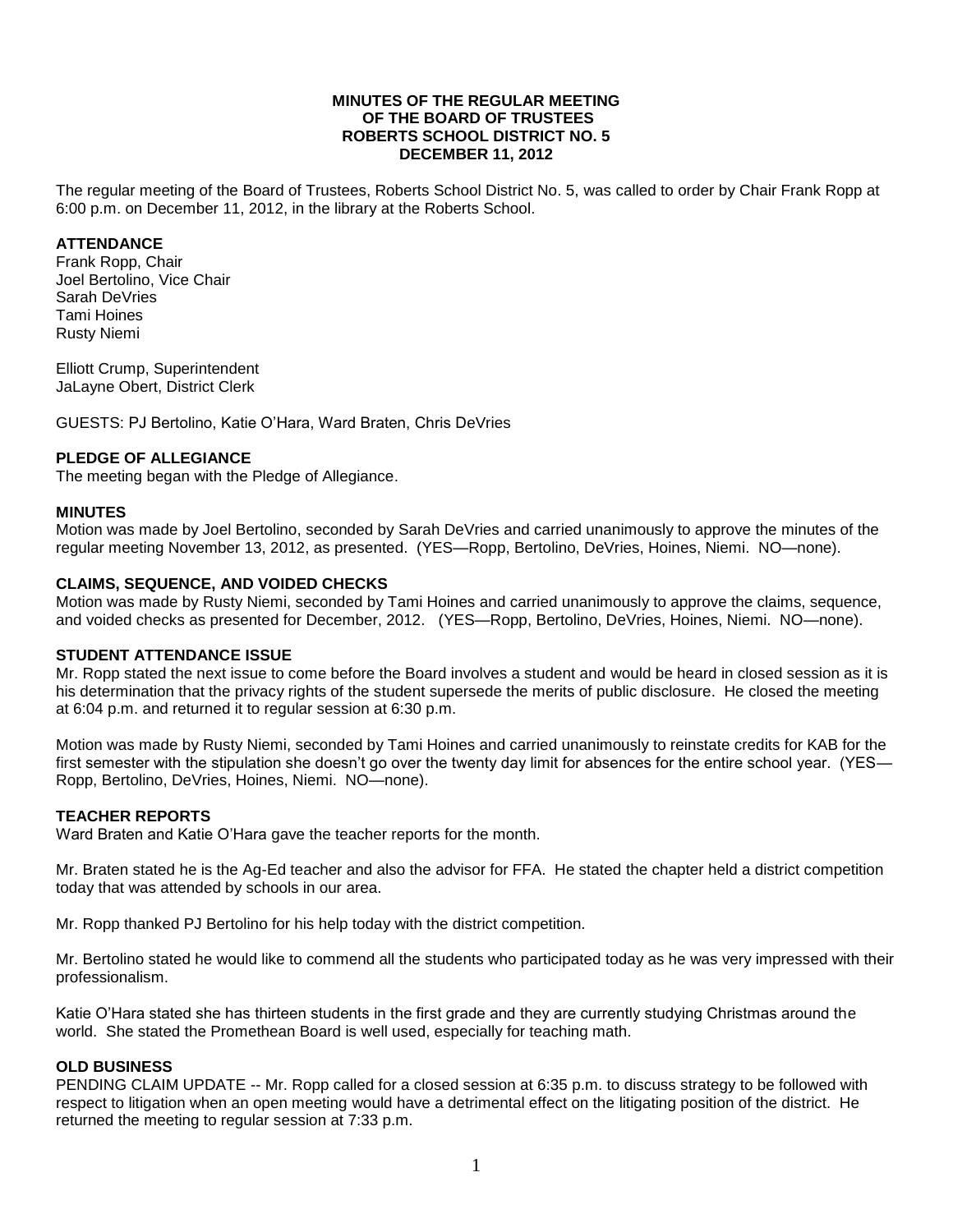### **SUPERINTENDENT REPORT**

PROGRAM UPDATE – Mr. Crump reported the junior class brought a proposal to Student Council to have a raffle for a gun. He stated we have had gun raffles before and usually he doesn't bring fundraisers to the Board for approval but as this involves a firearm he would like the Board's approval. He added the gun will not be in the school.

PJ Bertolino, parent of a junior, stated the group needs to get going on this project as soon as possible.

Mr. Ropp stated it will be put on next month's agenda for a formal motion.

## **PERSONNEL**

SPECIAL EDUCATION PARAPROFESSIONAL – Mr. Crump stated interviews were held for the special education paraprofessional position and Mr. Niemi and Mr. Bertolino served on the interview panel.

Mr. Crump stated he is recommending the Board offer the special education paraprofessional position for 36.5 hours per week at \$12.67 per hour to Brandelyn Kirkness.

Motion was made by Sarah DeVries, seconded by Joel Bertolino and carried unanimously to offer the special education paraprofessional position to Brandelyn Kirkness for 36.5 hours per week at \$12.67 per hour. (YES—Ropp, Bertolino, DeVries, Hoines, Niemi. NO—none).

### **NEW BUSINESS**

JUNIOR HIGH ATHLETICS – Mr. Crump stated he would like the Board to consider charging admission for junior high athletic events so MOA officials can be scheduled to officiate those events. He stated he is seeing a negative impact from having our staff officiate junior high games and charging \$3.00 for adults and \$1.00 for students would help offset the officiating expense.

Motion was made by Rusty Niemi, seconded by Sarah DeVries and carried unanimously to begin charging admission to junior high sporting events, \$3.00 for adults and \$1.00 for students, and pay MOA officials to officiate. (YES—Ropp, Bertolino, DeVries, Hoines, Niemi. NO—none).

SUPERINTENDENT EVALUATION – Mr. Crump stated he included a copy of his evaluation form in the Board packet. He stated in the past he has filled out his portion, given it to Board members, and they then complete their sections and return them to the Board Chair for compilation.

It was decided Mr. Crump would have his portion to Board members by January 29, 2013, and they would then have their completed evaluations to Mr. Ropp by the February board meeting on February 12, 2013.

### **OLD BUSINESS (continued)**

SAFE ROUTES TO SCHOOL – Mr. Crump stated he received the report back from Great West Engineering and gave Mr. Ropp a copy to review.

Mr. Ropp stated he went through the document and feels it is non-usable information. He stated he will be meeting with the engineers to discuss the report.

CHRISTMAS/WINTER HOLIDAY EVENT – Mr. Crump stated the staff dinner will be held at the Roberts Café on December 17 at 6:30 p.m. He stated the menu is the same as last year, chicken fried steak at \$15.00 per person.

Mr. Crump asked if we could write the check for the dinner the day after and get it to the café instead of waiting until the next Board meeting.

Motion was made by Sarah DeVries, seconded by Tami Hoines and carried unanimously to preapprove and authorize payment for the staff dinner on the following day, December 18. (YES—Ropp, Bertolino, DeVries, Hoines, Niemi. NO none).

SCOREBOARD REPAIR – Mr. Crump stated he has a bid from Hi-Altitude Electric to not exceed \$1040.00 for checking on what is wrong with the scoreboard. He stated the bid is for two people each putting in eight hours to determine the cause of the scoreboard failure.